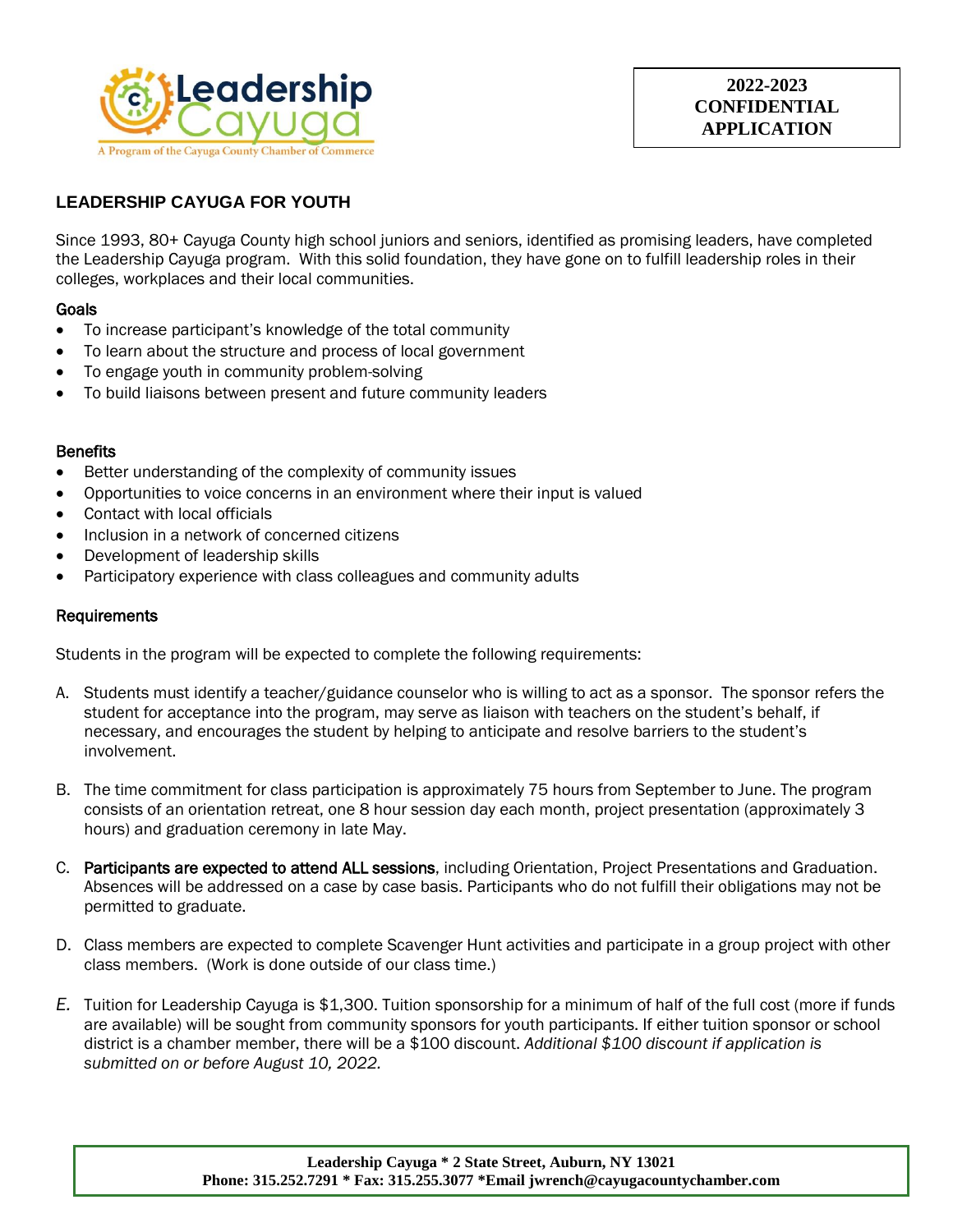

|                                                             |                                                                                                                      | Date of Birth ________________________________Class for 2022-23: Senior ________ Junior ___________       |  |  |
|-------------------------------------------------------------|----------------------------------------------------------------------------------------------------------------------|-----------------------------------------------------------------------------------------------------------|--|--|
|                                                             |                                                                                                                      |                                                                                                           |  |  |
|                                                             |                                                                                                                      |                                                                                                           |  |  |
|                                                             |                                                                                                                      |                                                                                                           |  |  |
|                                                             |                                                                                                                      | 1. Please list activities/organizations/sports you have participated in during your years in high school. |  |  |
| Organization/Activity                                       | <b>Title/Responsibility</b>                                                                                          | <b>Dates</b>                                                                                              |  |  |
| <u> 1989 - Johann Stoff, Amerikaansk politiker (* 1908)</u> | <u> 1989 - Johann Barbara, martin amerikan basar dan berasal dalam basa dalam basar dalam basar dalam basa dalam</u> |                                                                                                           |  |  |
| 2. Current Outside Employment                               | Employer's Name                                                                                                      | Number of Hrs/Wk                                                                                          |  |  |

Applications must be completed in full and signed by the student and parent or guardian.

- 4. Please prepare a brief narrative on separate paper that responds to the following:
	- A. Why are you interested in being involved in this program?
	- B. What are your strongest qualities?
	- C. What are your educational/career/personal goals? Tell us where you are going and what you want to do.
	- D. What do you think are today's important issues on the local level? (You may discuss with others.)
	- E. Comment on your extracurricular activities. Why were they chosen? Why are they important to you? What do you give/get from participating? How do you manage your time with schoolwork and activities?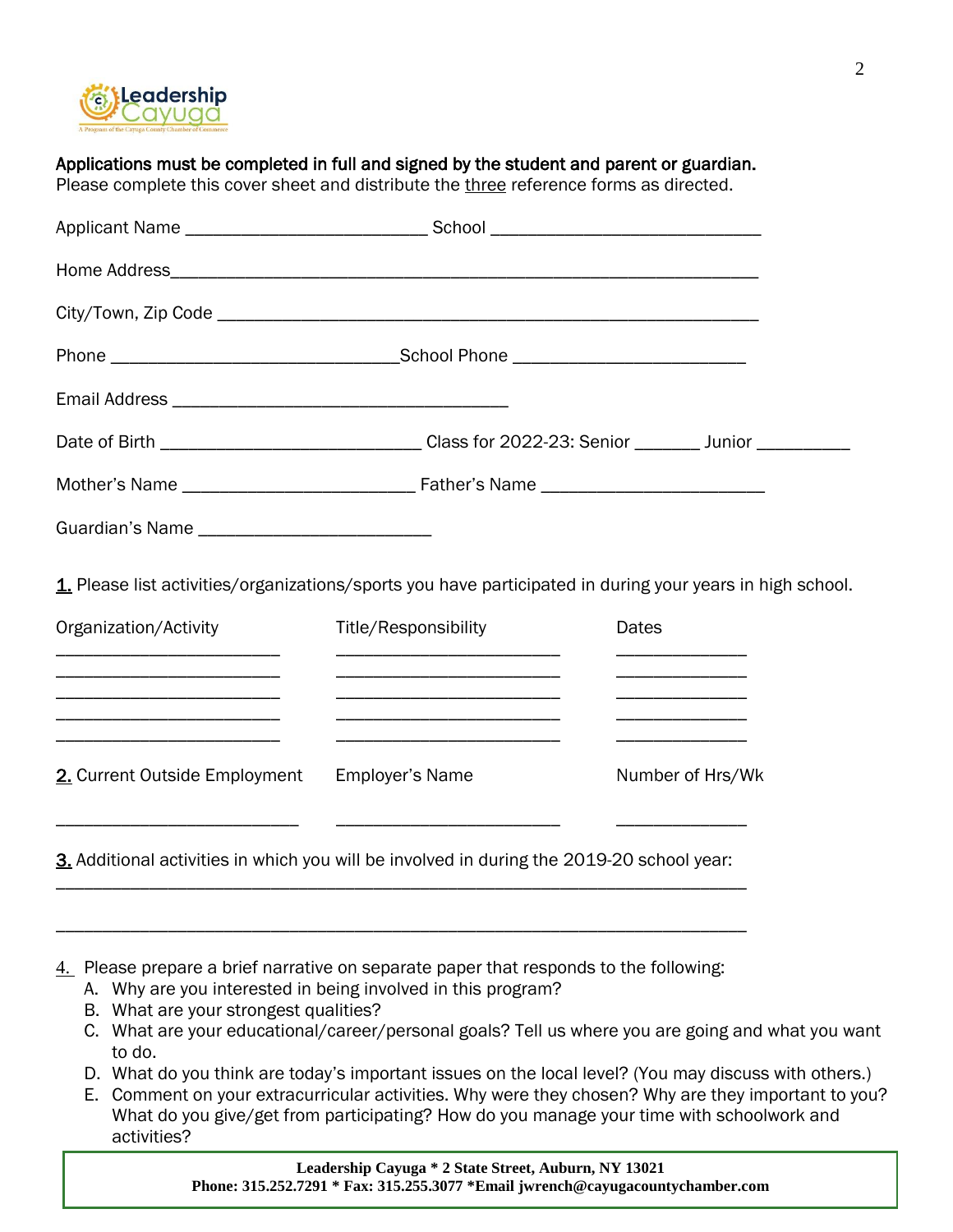

Reference forms were given to (please print):

| Name           | Title/School | Telephone |
|----------------|--------------|-----------|
| 1              |              |           |
| $\overline{2}$ |              |           |
| 3              |              |           |

Please note: Credit for independent study *may* be available through your high school. You should contact your principal to find out whether this is possible.

## COMMITMENT:

In order to achieve the objectives of the youth component of Leadership Cayuga, full attendance and participation are essential.

"Participants are expected to attend all sessions, including Orientation, Project Presentations and Graduation. Absences will be addressed on a case by case basis. Participants who do not fulfill their obligations may not be permitted to graduate."

*If chosen for Cayuga Leadership, I will abide by the attendance requirements and participate in the program activities to the best of my ability.* 

Signature of Student \_\_\_\_\_\_\_\_\_\_\_\_\_\_\_\_\_\_\_\_\_\_\_\_\_\_\_\_\_\_\_\_\_\_\_\_\_\_\_\_\_\_\_\_\_\_\_\_\_\_\_\_\_\_

Signature of Parent/Guardian **Example 2018** 

Print Name of Parent/Guardian **Example 2018** 

Youth Leadership spaces are limited. Names should be submitted by Friday, August 5th, even if some paperwork is pending. All applications are held in confidence.

Please send electronically, or by mail, completed application and answers to narrative questions to:

Leadership Cayuga, 2 State St., Auburn, NY 13021 Email: jwrench@cayugacountychamber.com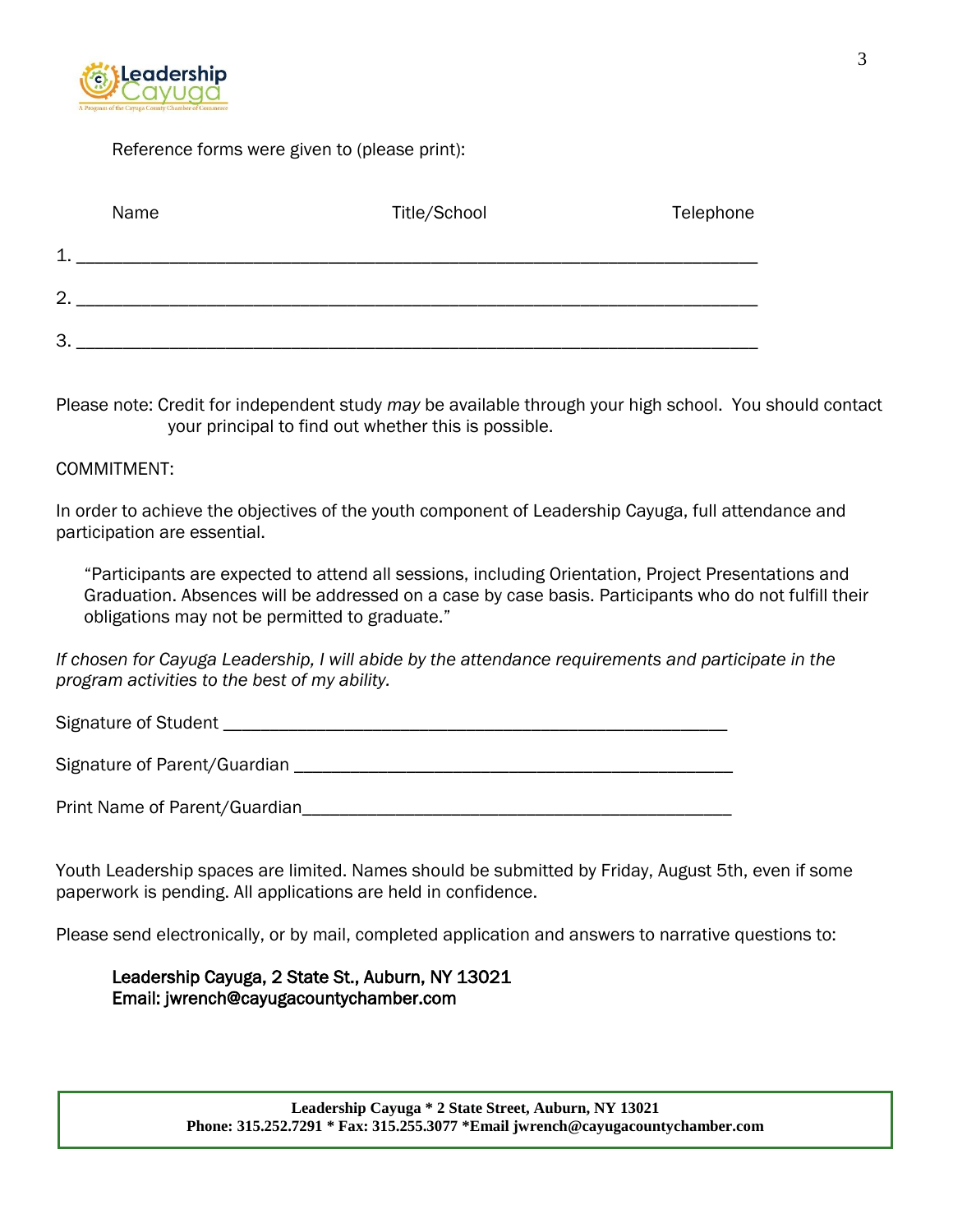

# **Leadership Cayuga for Youth Reference**

(**Directions to student:** Please fill in your name and give this form to a teacher or counselor at your school. Ask him or her to complete it and submit it to Leadership Cayuga.)

## **has applied for Leadership Cayuga Class of 2023.** Over the last 27

years, 80+ Cayuga County high school juniors and seniors, identified as promising leaders, have completed the Leadership Cayuga program. With this solid foundation, they have gone on to fulfill leadership roles in their colleges, workplaces and their local communities.

## **Goals**

- To increase participant's knowledge of the total community
- To learn about the structure and process of local government
- To engage youth in community problem-solving
- To build liaisons between present and future community leaders

## **Benefits**

- Better understanding of the complexity of community issues
- Opportunities to voice concerns in an environment where their input is valued
- Contact with local officials
- Inclusion in a network of concerned citizens
- Development of leadership skills
- Participatory experience with class colleagues and community adults

## Requirements

Students in the program will be expected to complete the following requirements:

- F. Students must identify a teacher/guidance counselor who is willing to act as a sponsor. The sponsor refers the student for acceptance into the program, may serve as liaison with teachers on the student's behalf, if necessary, and encourage the student by helping to anticipate and resolve barriers to the student's involvement.
- G. The time commitment for class participation is approximately 75 hours from September to June. The program consists of an orientation retreat, one full session day each month including a project presentation in May and graduation ceremony in early June.
- H. Participants are expected to attend all sessions, with a maximum excused absence of 16 hours allowed (excluding Orientation, Project Presentations and Graduation). Participants who do not fulfill their obligations may not be permitted to graduate.
- I. Class members are expected to complete Scavenger Hunt activities and participate in a group project with other class members. (Work is done outside of our class time.)
- *J.* Tuition for Leadership Cayuga is \$1,300. Tuition sponsorship for a minimum of half of the full cost (more if funds are available) will be sought from community sponsors for youth participants. If either tuition sponsor or school district is a chamber member, there will be a \$100 discount. *Additional \$100 discount if application is submitted on or before August 10, 2022.*